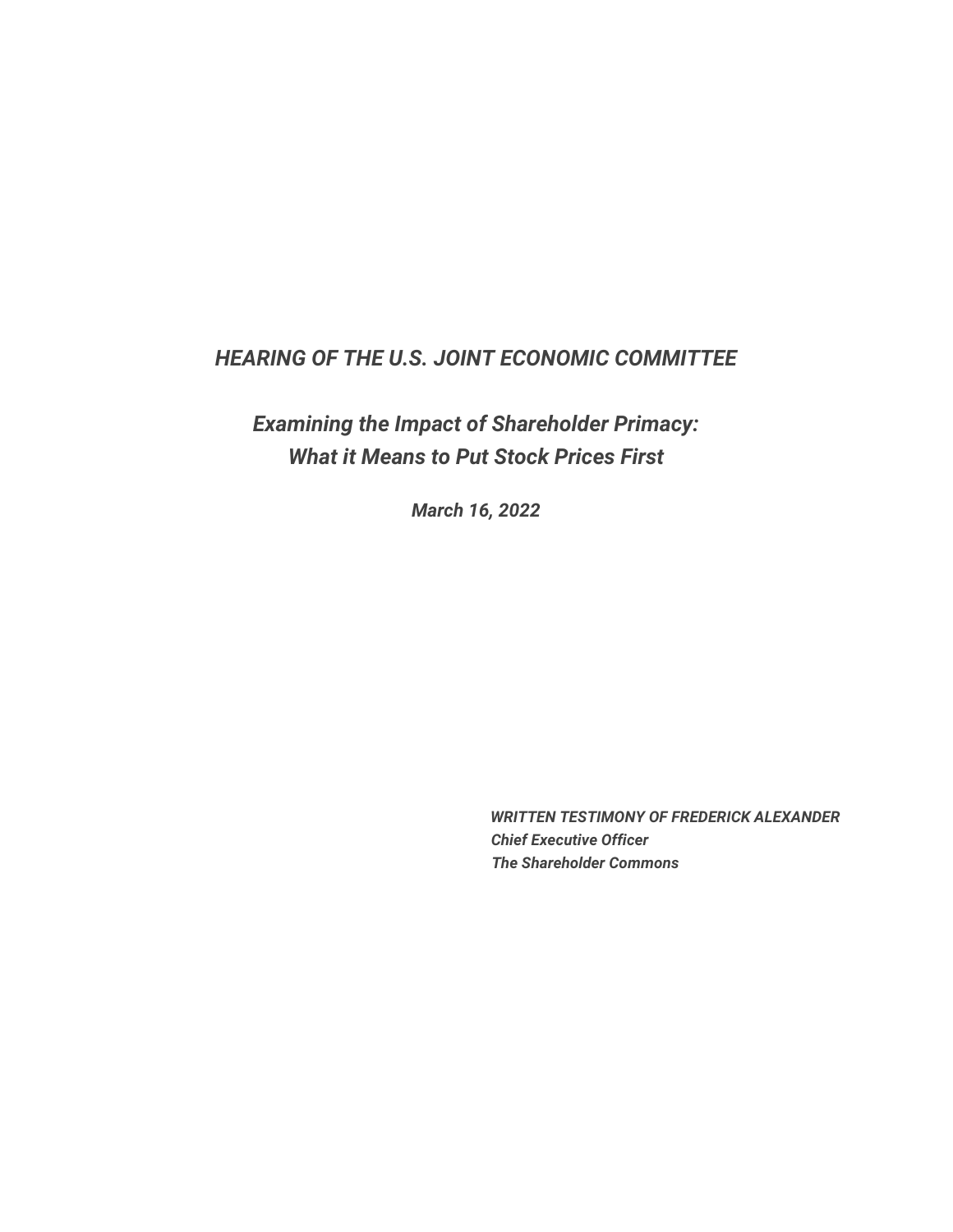# **CONTENTS**

| А.        |                  |                                                                                      |  |
|-----------|------------------|--------------------------------------------------------------------------------------|--|
| <b>B.</b> |                  |                                                                                      |  |
|           | $\mathbf{1}$ .   |                                                                                      |  |
|           | 2.               |                                                                                      |  |
|           | $\mathcal{S}$ .  |                                                                                      |  |
| C.        |                  | INDIVIDUAL COMPANY FINANCIAL RETURNS DO NOT ACCOUNT FOR THE TRUE COSTS AND           |  |
|           | $\mathbf{1}$ .   |                                                                                      |  |
|           | 2.               | Diversified Shareholders Internalize Company Externalities in Their Portfolios5      |  |
|           | 3.               | Positive Externalities Are Undervalued under Current Version of Shareholder Primacy7 |  |
| D.        |                  |                                                                                      |  |
| Ε.        |                  |                                                                                      |  |
|           | 1.               |                                                                                      |  |
|           | $\mathfrak{D}$ . |                                                                                      |  |
|           | 3.               |                                                                                      |  |
| F.        |                  |                                                                                      |  |
| G.        |                  |                                                                                      |  |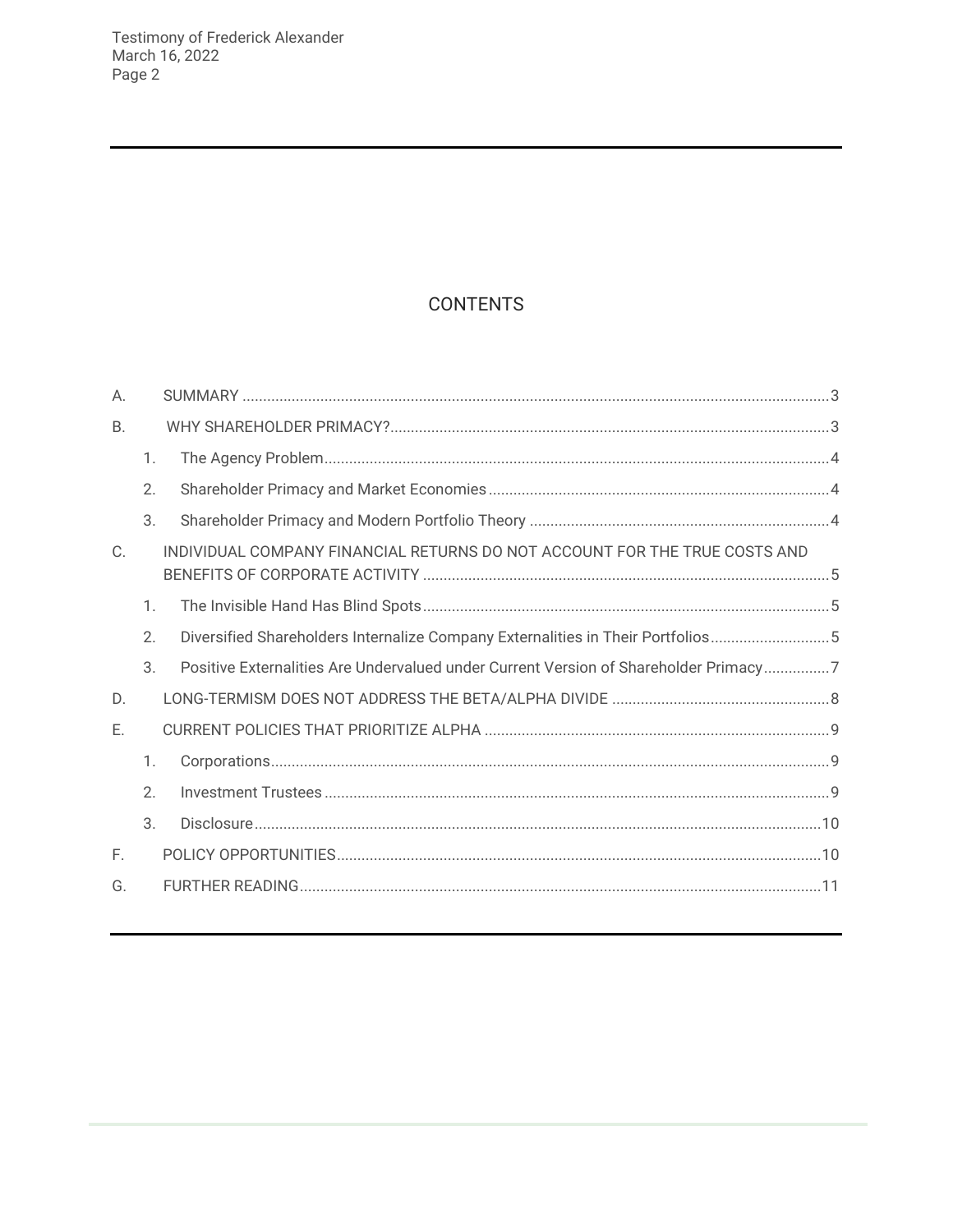## <span id="page-2-0"></span>*A. SUMMARY*

Shareholder primacy is the idea that business enterprises owe their chief loyalty to shareholders. The doctrine fulfills two important roles: first, it encourages equity investment, which provides the high risk, first loss capital upon which a dynamic, Schumpeterian economy depends; second, it facilitates the profitseeking that a market economy uses to price inputs and outputs, thereby efficiently allocating resources.

The current manifestation of shareholder primacy is failing on both accounts and is driving many business decisions that misallocate resources and harm shareholders in the long run. The misapplication of shareholder primacy does not hurt only shareholders—it also harms working Americans who depend on an efficient, innovative and fair economy. It also threatens the critical resources, environmental and otherwise, upon which all Americans rely.

The flaw in the current practice of shareholder primacy is the assumption that the interests of shareholders and the economy are best served by using the financial returns of a company as the sole measure of its success. This focus on financial return at the individual company level inevitably encourages conduct that creates costs for the rest of the economy. At the same time, it undervalues investments that create positive spillover effects for other companies and the economy at large.

The assumption that investors automatically benefit whenever companies increase their own value ignores two critical facts: (1) most investors are diversified so that their investment returns depend largely upon overall market returns ("beta"), rather than the relative returns of individual companies ("alpha") and (2) a company can improve its alpha with decisions that drag down beta. As a result, the current version of shareholder primacy works against most shareholders by creating a less efficient economy and a consequently lower beta.

A properly conceived shareholder primacy model would recognize that the interests of diversified shareholders extend far beyond individual company financial success and that shareholders do best when companies compete and innovate without creating economic damage or shunning investments with positive spillover effects.

Many federal policies impact the practice of shareholder primacy and can be used to encourage corporate behavior that recognizes the importance of beta to most investors, so that companies will be encouraged to maximize enterprise value only to the extent they can do so without undermining the critical structures upon which a strong economy relies.

# <span id="page-2-1"></span>*B. WHY SHAREHOLDER PRIMACY?*

Although the concept of shareholder primacy is not a common topic of discussion among policymakers, it impacts just about everything that happens in our economy. Indeed, it can be argued that our economy is driven by the idea that for-profit enterprises are run primarily for the benefit of their shareholders. There are two important policy rationales underpinning the shareholder primacy model.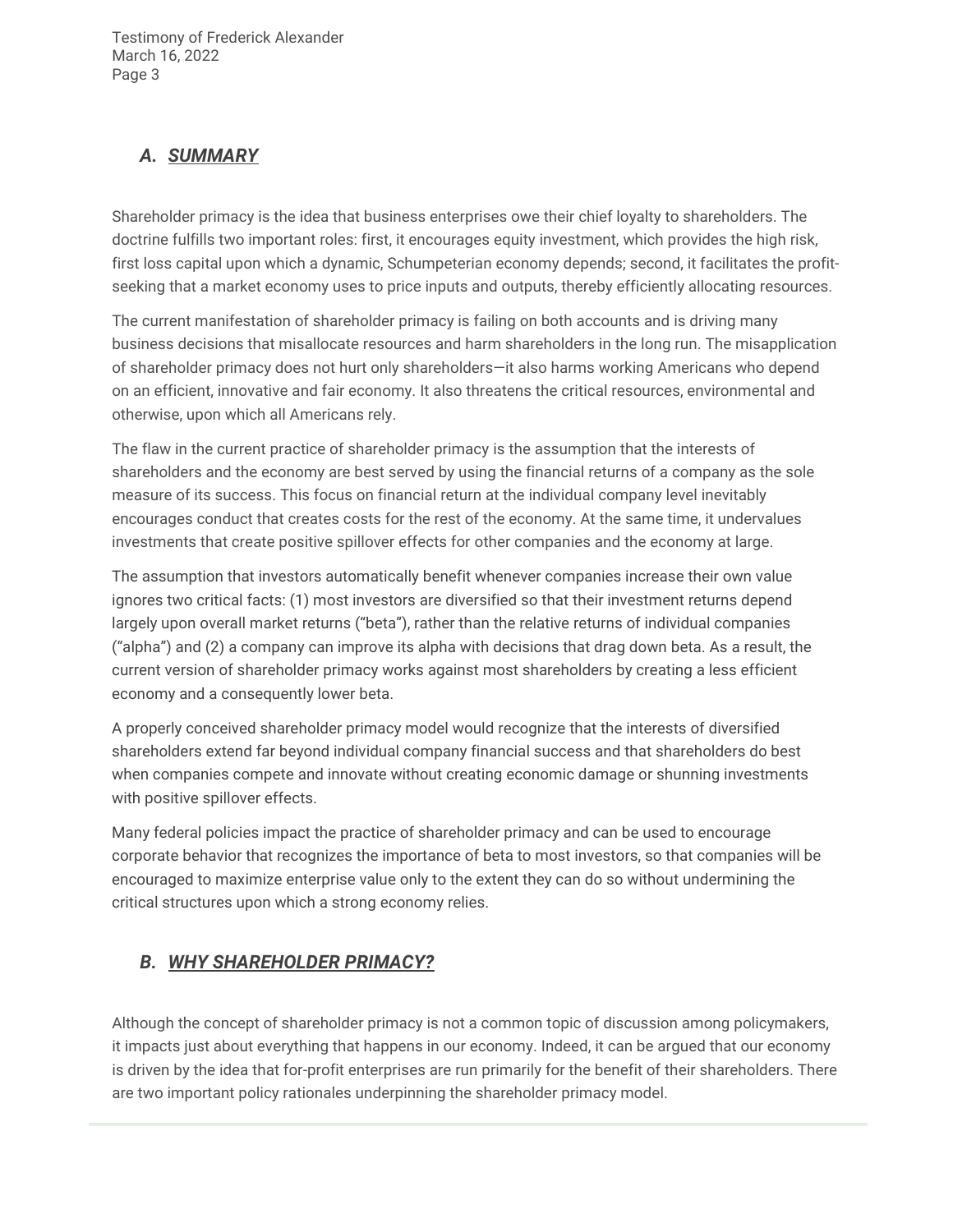#### <span id="page-3-0"></span>1. The Agency Problem

At the corporate level, the standard explanation for shareholder primacy begins with the concern that if corporate managers have the discretion necessary to run complex businesses, they may abuse that discretion and use investors' capital for their own benefit. This "agency problem" is especially acute for common shareholders, because they bear the "residual risk" of company performance. In other words, their only economic entitlement is the right to receive whatever value is left over after everyone else involved in the corporation is paid—suppliers, lenders, workers, and creditors of any kind. Shareholder primacy addresses this concern through a fiduciary obligation to shareholders (and only shareholders) that creates a clear rule, giving investors the confidence to invest in this back-of-the-line, "trust me" security. In turn, the availability of large amounts of residual-risk capital allow companies to take the risks necessary to innovate and build business enterprises.

### <span id="page-3-1"></span>2. Shareholder Primacy and Market Economies

Beyond agency theory, shareholder primacy reinforces our use of markets to price and allocate scarce resources. Market theory explains shareholder primacy as more than a mere protective device: it postulates that returns to shareholders come from profits, which represent the excess value of corporate output over inputs. Accordingly, profit represents value created, more profit means more value to share, and maximizing returns to shareholders should lead to the most efficient overall use of resources.

In other words, shareholder primacy is viewed as a mechanism to increase overall welfare through the proper pricing of goods, services, labor and resources. In this light, shareholder primacy is simply an application of the view that well-functioning markets, guided by the profit motive, create a vibrant economy. This second rationale for shareholder primacy is summed up by Milton Friedman's aphorism that "The social responsibility of business is to increase its profits."

Adam Smith used the metaphor of the invisible hand to describe the value-enhancing effects of the profit motive in the eighteenth century, famously stating that "It is not from the benevolence of the butcher, the brewer, or the baker that we expect our dinner, but from their regard to their own interest." The formalization of this idea came about in the twentieth as the First Fundamental Theorem of Welfare Economics. As discussed below, a closer look at the First Theorem reveals important gaps in the utility of using enterprise value alone as a guide to value creation, and suggests a better form of shareholder primacy that will protect shareholders and guide the economy by accounting for the true cost and value of corporate activities.

### <span id="page-3-2"></span>3. Shareholder Primacy and Modern Portfolio Theory

Understanding the current application of shareholder primacy requires understanding the current investing ecosystem, which is anchored by the adoption of Modern Portfolio Theory (MPT) and the institutionalization of the equity markets. Whereas fifty years ago, equity was held largely in the accounts of individuals, it is now primarily owed by institutions. In part, this reflects the advent of MPT, which encourages those institutions to own diversified common stock portfolios in order to earn the greater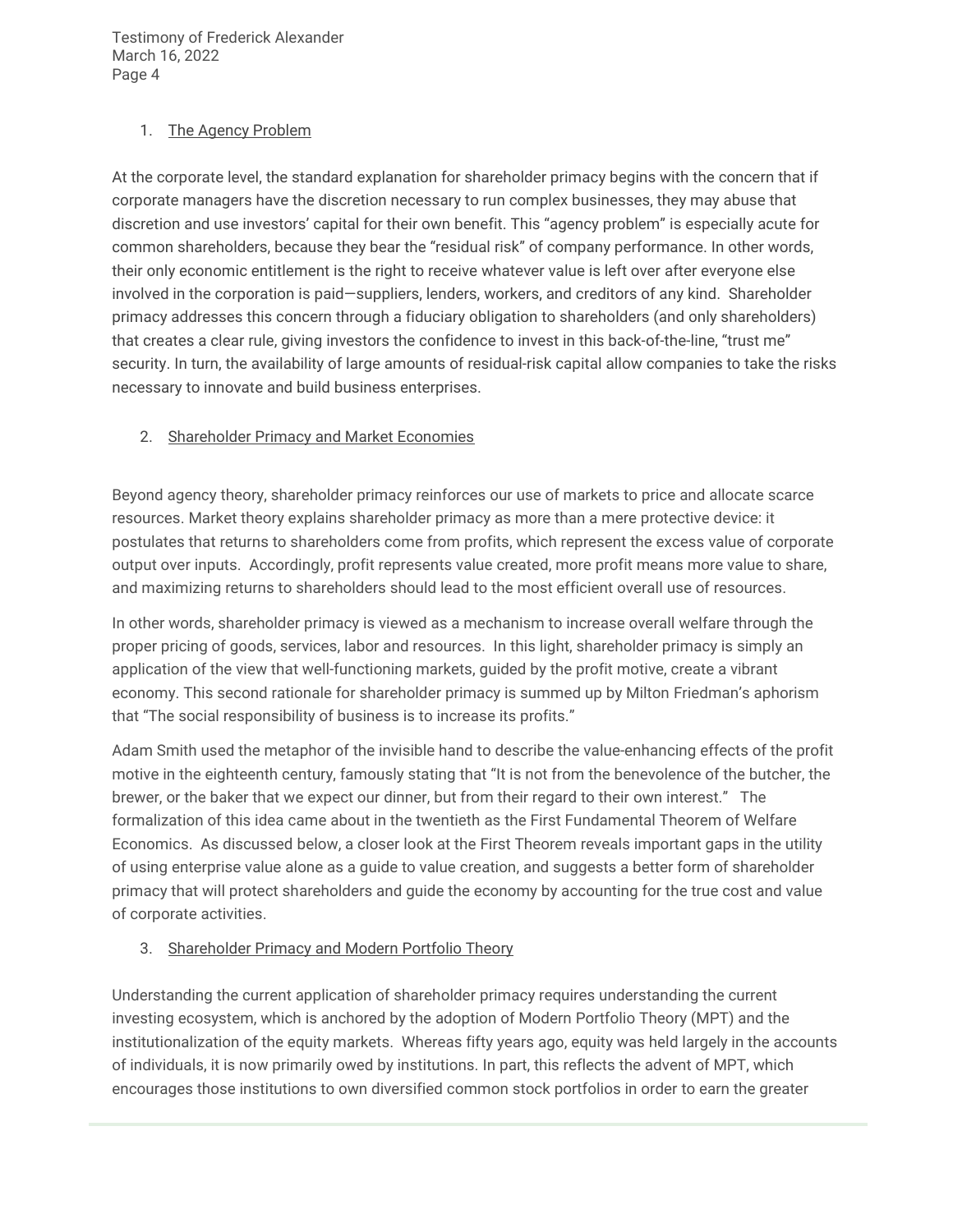returns available from equity without an undue increase in risk. Over the last fifty years, equity markets have come to be dominated by large institutional holders practicing MPT—resulting in large pools of savings invested into equity markets that are diversified and invested for the long term.

These investors are naturally attuned to the alpha of their portfolios--whether they exceed, match or underperform average market returns. Under MPT, investors can seek to improve alpha by picking the right stocks or reducing costs (or hiring asset managers who promise to do so), but beta is treated as an uncontrollable variable that simply accept. This means that investors measure a company's success based upon *shareholder return relative to other companies* and not on the return of the market overall. By the same token, they measure the success of investment managers by the alpha they deliver.

Thus, under the prevailing theory of investing, which governs the allocation and stewardship of most of our private investment capital, no one takes responsibility for overall market performance. Only outperformance of other companies is rewarded.

\* \* \* \* \*

In sum, shareholder primacy is conceived of as a tool to both protect shareholders from wayward agents and to maximize societal wealth. Seen in this light, shareholder primacy is not just an internal corporate governance regime; it is a key feature of an economic system based on the superiority of market mechanisms for creating value. However, for shareholder primacy as currently practiced to properly perform that role, the model that equates economic value with the value returned to shareholders at the company level must reflect the real world. It does not.

# <span id="page-4-0"></span>*C. INDIVIDUAL COMPANY FINANCIAL RETURNS DO NOT ACCOUNT FOR THE TRUE COSTS AND BENEFITS OF CORPORATE ACTIVITY*

## <span id="page-4-1"></span>1. The Invisible Hand Has Blind Spots

The market model of the invisible hand addresses only the value of exchanges to those *within a closed value chain* such as a corporation and its suppliers, workers, customers and others with whom the company has a commercial relationship. It ignores costs imposed or benefits visited on those outside that value chain. Orthodox economics acknowledges this, but there is a tendency to believe that external costs and benefits are adequately addressed through substantive regulation (or are not worth addressing at all), so that little attention is addressed to the impact of externalities that businesses can create within the bounds of law or the effect that those impacts have on diversified portfolios.

### <span id="page-4-2"></span>2. Diversified Shareholders Internalize Company Externalities in Their Portfolios

A company's financial returns do not reflect the costs it externalizes such as pollution, resource depletion or harmful social inequality. Instead, those costs are borne by the economy and population as a whole, and can endanger the stable, healthy systems that a rising stock market depends upon. While individual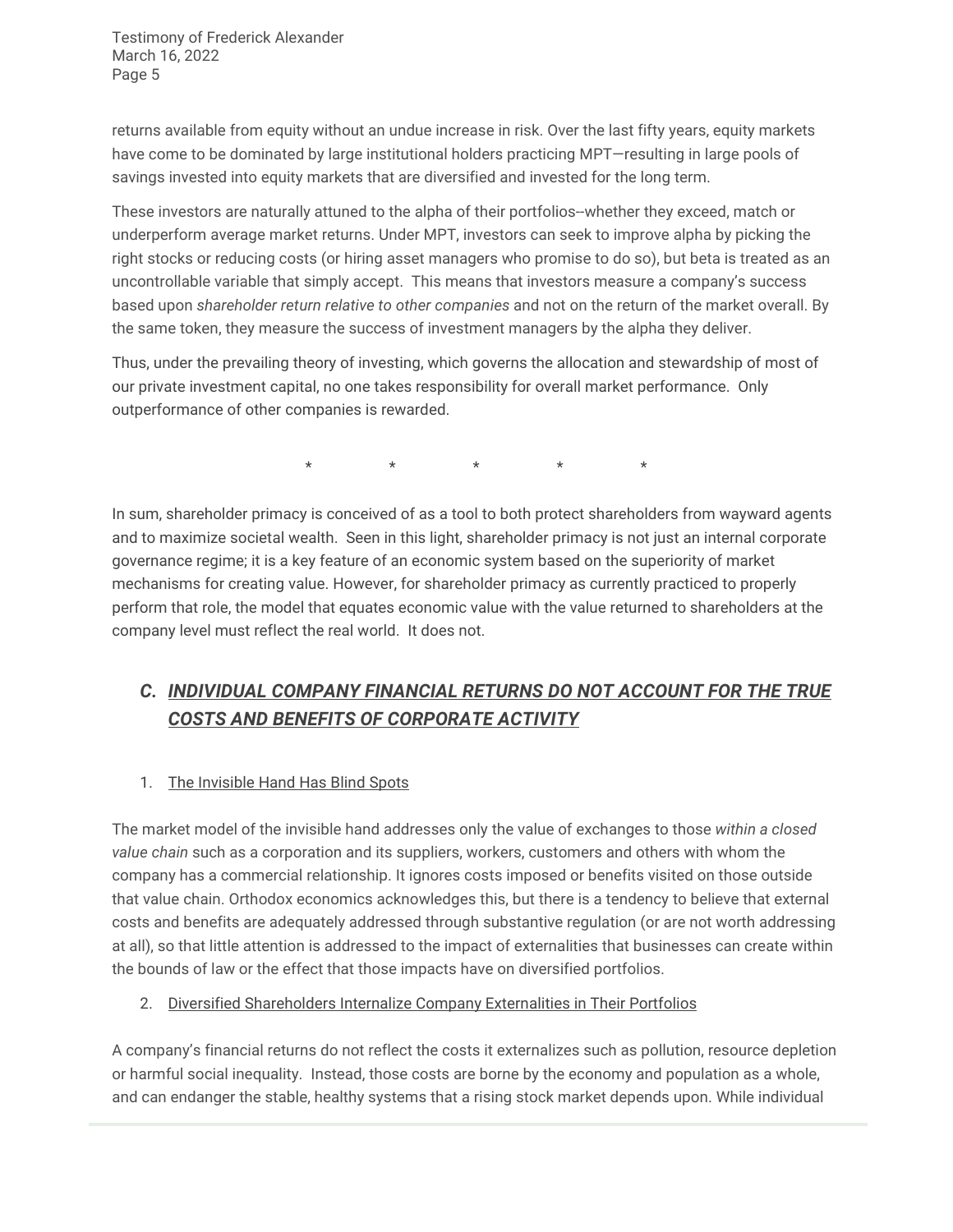companies can externalize costs in a race to outperform, diversified investors re-internalize many of these costs through a lowered return on their diversified portfolio.

The return to such diversified investors chiefly depends upon beta, not the performance of individual companies. For an indexed investor, 100% of returns depend upon beta. But even for active portfolios where properly diversified investors try to pick stocks that will deliver superior returns, between 75 and 90% of returns will still be based on beta. A large percentage of the beneficiaries of the securities markets are diversified, and the relative importance of beta compared to alpha should affect the calculus of these investors when considering the impact of a portfolio company's social and environmental externalities.

Why? Because negative externalities burden the economy and beta. For example, if carbon emissions stay on the current trajectory, rather than aligning with the Paris Accords, there is a significant risk that GDP will be [1](#page-5-0)0% less in 2050.<sup>1</sup> More immediately, the difference between an efficient response to COVID-19 and an inefficient one could create a \$9 trillion swing in GDP.<sup>[2](#page-5-1)</sup> Contributions to inequality also reduce GDP over time; a recent study by Citigroup suggested that racial disparities will cost the US economy \$5 trillion over five years.<sup>[3](#page-5-2)</sup> Antimicrobial resistance may cost the world economy \$100 trillion between now and 2050 according to some estimates.<sup>[4](#page-5-3)</sup> If companies increase their own bottom line by emitting excess carbon, refusing to share technology that will slow the pandemic, contributing to inequality, or overusing antibiotics, the financial benefits earned for their individual companies will be dwarfed by comparison to the costs borne by the economy.

When the economy suffers, so do diversified shareholders. Over long time periods, beta is influenced chiefly by the performance of the economy itself, because the value of the investable universe is equal to the percentage of the productive economy that the companies in the market represent.<sup>5</sup> Thus, as shown in Figure 1, diversified shareholders internalize costs that individual companies can profitably externalize:

<span id="page-5-0"></span> <sup>1</sup> Swiss Re Institute, *The Economics of Climate Change: No Action Not an Option* (April 2021) (Up to 9.7% loss of global GDP by midcentury if temperature increase rises on current trajectory rather than Paris Accords goal) available at

https://www.swissre.com/dam/jcr:e73ee7c3-7f83-4c17-a2b8-8ef23a8d3312/swiss-re-institute-expertise-publication-economics-ofclimate-change.pdf ;<br><sup>2</sup> Ruchir Agarwal and Gita Gopinath, *A Proposal to End the COVID-19 Pandemic*, IMF Staff Discussion Note (May 2021), available at

<span id="page-5-1"></span>https://www.imf.org/en/Publications/Staff-Discussion-Notes/Issues/2021/05/19/A-Proposal-to-End-the-COVID-19-Pandemic-460263.

<span id="page-5-2"></span><sup>3</sup> Dana Peterson and Catherine Mann, *Closing the Racial Inequality Gaps: The Economic Cost of Black Inequality in the U.S.* (2020) (closing racial gaps could lead to \$5 trillion in additional GDP over five years) available at

https://ir.citi.com/%2FPRxPvgNWu319AU1ajGf%2BsKbjJjBJSaTOSdw2DF4xynPwFB8a2jV1FaA3Idy7vY59bOtN2lxVQM%3D; *Inequality is Slowing U.S. Economic Growth,* Economic Policy Institute (December 12, 2017) (Inequality reduces demand by 2-4% annually) available at https://www.epi.org/publication/secular-stagnation).

<span id="page-5-3"></span>*<sup>4</sup> Antimicrobial Resistance: Tackling a Crisis for The Health and Wealth of Nations*, UK Government Review on Antimicrobial Resistance (December 2014), available at https://amr-review.org/sites/default/files/AMR%20Review%20Paper%20- %20Tackling%20a%20crisis%20for%20the%20health%20and%20wealth%20of%20nations\_1.pdf.

<span id="page-5-4"></span><sup>5</sup> Principles for Responsible Investment & UNEP Finance Initiative, Universal Ownership: Why Environmental Externalities Matter to Institutional Investors, Appendix IV[, https://www.unepfi.org/fileadmin/documents/universal\\_ownership\\_full.pdf.](https://www.unepfi.org/fileadmin/documents/universal_ownership_full.pdf)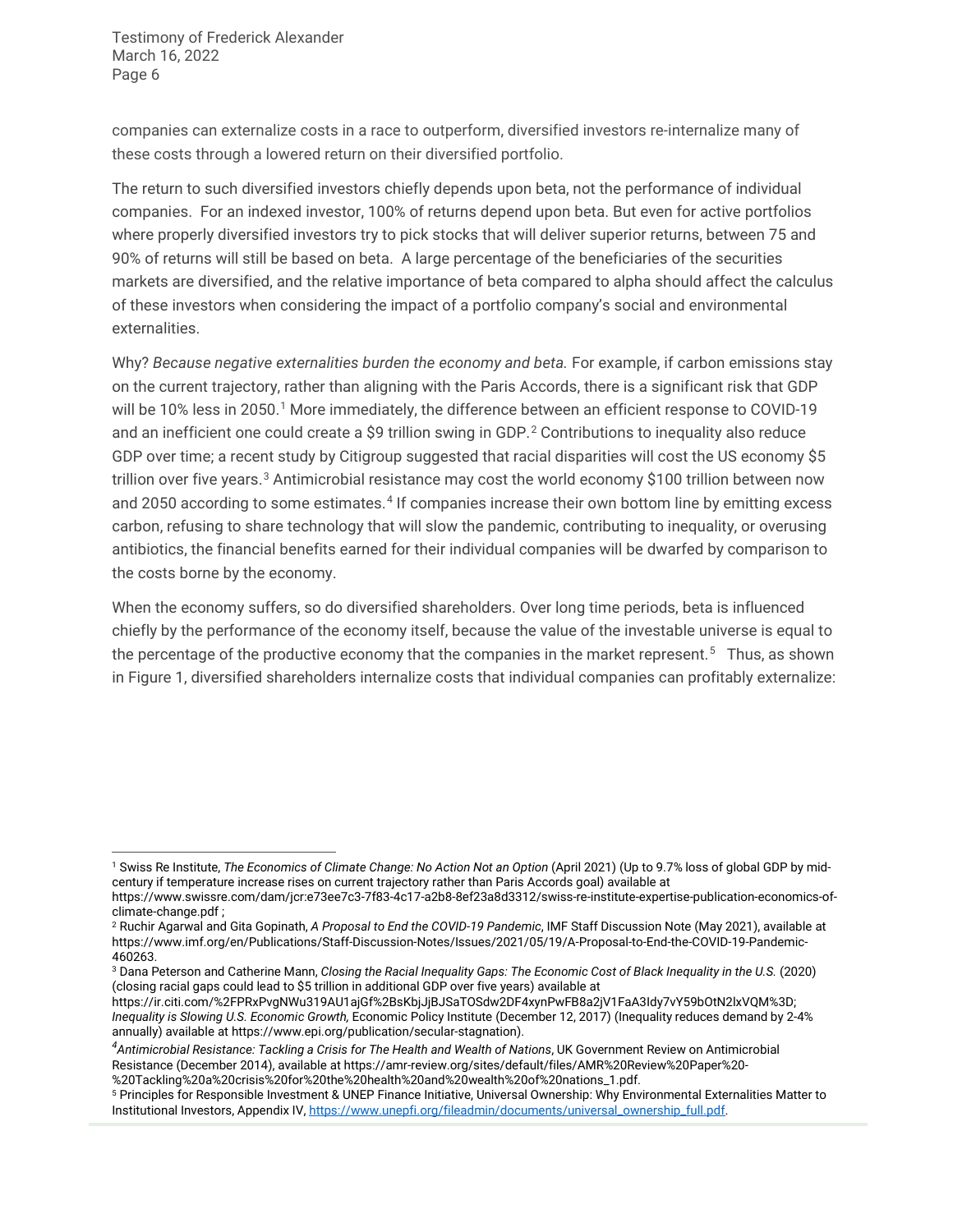



This relationship represents a trade made on behalf of diversified shareholders. When a company saves costs by locating jobs in regions where it can avoid paying a decent wage, it is trading away support for the intrinsic value of the economy in exchange for more internal profit. While this trade might financially benefit a hedge fund with concentrated ownership in that company, it harms a diversified shareholder by threatening beta. Often, the investors in such hedge funds are themselves otherwise broadly diversified, yet generously reward the hedge fund managers for making these bad trades on their behalves.

#### <span id="page-6-0"></span>3. Positive Externalities Are Undervalued under Current Version of Shareholder Primacy

The flipside of shareholder primacy's tendency to encourage negative externalities is its tendency to ignore the value of positive externalities. Many corporate decisions can create significant value for the economy as a whole, and thus increase beta. But such spillover effects do not add to enterprise value, and are thus not valued in the current shareholder primacy paradigm.

For example, a pharmaceutical company might have the option to spend \$1 billion to either (1) buy the rights to an established drug that pairs well with its current portfolio and sales network, creating sales and cost synergies that it can capture through increased profits (although there may be some positive spillover in reduced prices/better access) or (2) invest in R&D for a new drug, where much of the value (assuming success) would accrue outside of the corporation, including better medical outcomes and publicly available technology after the drug goes off-patent. Corporate managers focused on the enterprise value alone might choose the established drug even if investment in the new drug would be a better allocation of scarce resources and a better economic choice from the perspective of the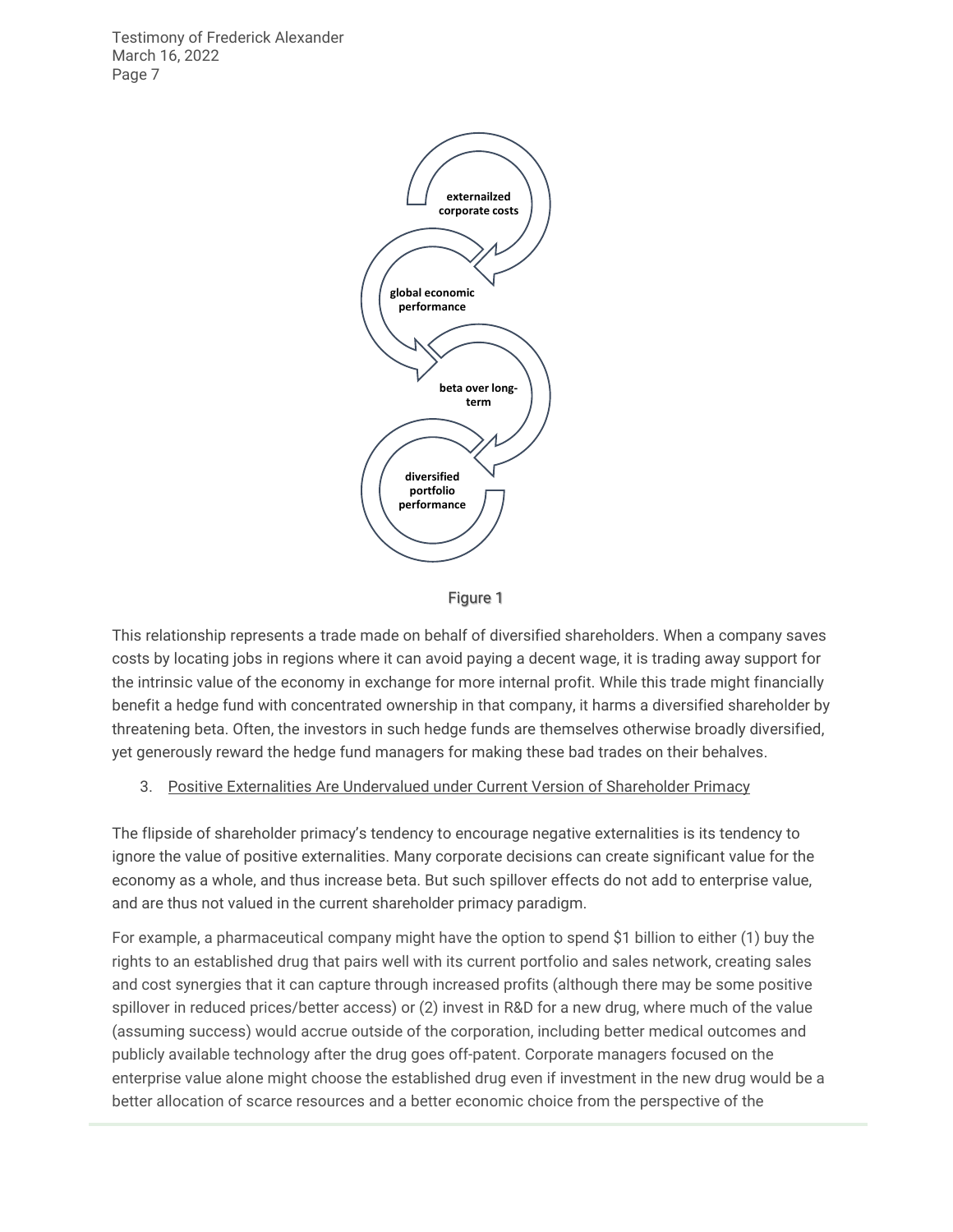company's diversified shareholders. In fact, they could choose to use the cash to fund a share buyback, ensuring all of the value went to the company's own shareholders, and no value escaped to benefit the economy or diversified shareholders.

Failure to value such spillovers can be very costly to our economy. It has been estimated that gross social returns to R&D are at least twice as high as the private returns. In other words, the current structure of shareholder primacy fails to account for two-thirds of the benefits of research and innovation. Investment in a company's workforce is likely to tell a similar story; it creates a large amount of social value that is not reflected in the company's cash flows or enterprise value, but that would nevertheless benefit its diversified shareholders.

## <span id="page-7-0"></span>*D. LONG-TERMISM DOES NOT ADDRESS THE BETA/ALPHA DIVIDE*

Of course, there would be no need to decide among alpha, beta and the nation's economy if business decisions that optimize one always optimized all three. As unlikely as this proposition seems, the Business Roundtable, an organization composed of the CEOs of all of the country's major corporations, promotes this idea under the moniker "stakeholder capitalism," and claims that if a company treats all of it stakeholders well (which can be another way of saying it optimizes its economic impact), it will also maximize its return to its shareholders as long as it is focused on the long term.

But interests do not magically align, even in the long term. As the First Fundamental Theorem recognizes, profit-seeking firms in free market economies will not account for negative externalities, and there are many profitable strategies that harm stakeholders, society and the environment. A recent study from Schroders (an investment manager with more than \$900 billion in assets under management) determined that in 2018, publicly listed companies around the world imposed social and environmental costs (net of benefits) on the economy with a value of \$2.2 trillion annually—more than 2.5 percent of global GDP. This cost was more than 50 percent of the profits those companies reported. Indeed, one-third of the companies had net social costs that exceeded their profits—they were value destroyers.

While it might be comforting to think that companies create these externalities merely because they are not engaging in long-term thinking, this ignores the brute fact that the financial returns of individual companies do not reflect the costs and benefits that they externalize, even over the long term. This mismatch is illustrated by a recent report from YUM! Brands, the publicly-traded owner of Pizza Hut, Taco Bell and KFC. The report addressed YUM's efforts to reduce antibiotic use in its supply chain, as the overuse of such medicines is increasing the prevalence of antimicrobial resistance ("AMR"). As noted above, AMR threatens to reduce global GDP by \$100 trillion between now and 2050. In explaining why they could not make the investment necessary to reduce antibiotic use, YUM highlighted the fact that they would bear all of the financial costs of such investment, but share the benefits, making it competitively infeasible:

*AMR is a significant healthcare challenge facing society today . . . . This research appears to show that one of the most significant barriers to meeting the challenge of AMR is the balance between the rewards of proactive AMR mitigation and the cost of changing established husbandry practices.*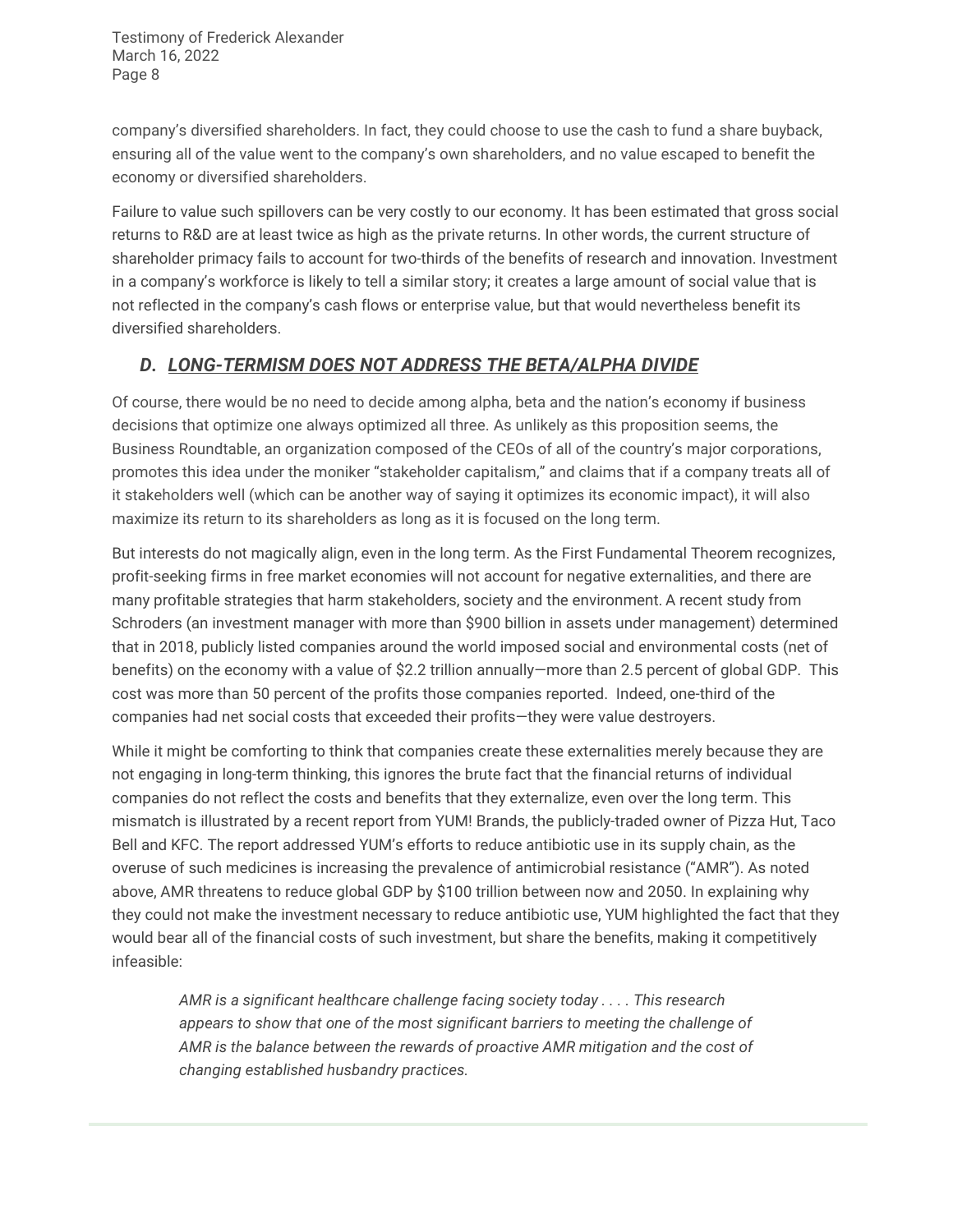*The challenge of individual costs and widely distributed societal benefits, a situation common in many sustainability issues, plays a key role in antimicrobial resistance. This may make it difficult to pursue AMR mitigation while remaining competitive on costs. . . .*

Unchecked pressure to increase individual company enterprise value will inevitably lead companies to deplete common resources and avoid positive spillover, contrary to the interests of diversified shareholders and Americans generally. Simply readjusting timeframes cannot align individual company financial interests with the interests of society or diversified shareholders.

## <span id="page-8-0"></span>*E. CURRENT POLICIES THAT PRIORITIZE ALPHA*

<span id="page-8-1"></span>1. Corporations

Delaware law, which dominates corporate law in the United States, starts from an understanding that directors and officers of corporations must focus on the best interests of shareholders, and that maximizing enterprise value (although not necessarily short-term share price) is the way to satisfy that duty. One recent Delaware Chancery court case described the duty to maximize an entity's economic value:

*the . . . directors are bound by the fiduciary duties and standards that accompany that form. Those standards include acting to promote the value of the corporation for the benefit of its stockholders. The "Inc." after the company name has to mean at least that. Thus, I cannot accept as valid . . . a corporate policy that specifically, clearly, and admittedly seeks not to maximize the economic value of a for-profit Delaware corporation for the benefit of its stockholders . . . .[6](#page-8-3)*

<span id="page-8-2"></span>2. Investment Trustees

 $\overline{a}$ 

At the level of investment fiduciaries, there is still confusion as to the need to steward beta. BlackRock, the largest asset manager in the world, recently told the Securities and Exchange Commission that a shareholder proposal asking it to address portfolio company impacts on beta in order to protect its clients' portfolio returns would be contrary to the interests of its clients and thus illegal under fiduciary principles:

*The Proposal would cause BlackRock to violate its fiduciary duties because it would require BlackRock to place the interests of others above its own clients. In this regard, the Proposal requests that BlackRock "adopt stewardship practices designed to curtail corporate activities that externalize social and environmental costs . . . even if such curtailment could decrease returns at the externalizing company."[7](#page-8-4)*

<span id="page-8-3"></span><sup>6</sup> *eBay Domestic Holdings, Inc. v. Newmark*, 16 A.3d 1 (Del. Ch. 2010).

<span id="page-8-4"></span><sup>7</sup> Available at https://www.sec.gov/divisions/corpfin/cf-noaction/14a-8/2022/mcritchieblackrock012422-14a8-incoming.pdf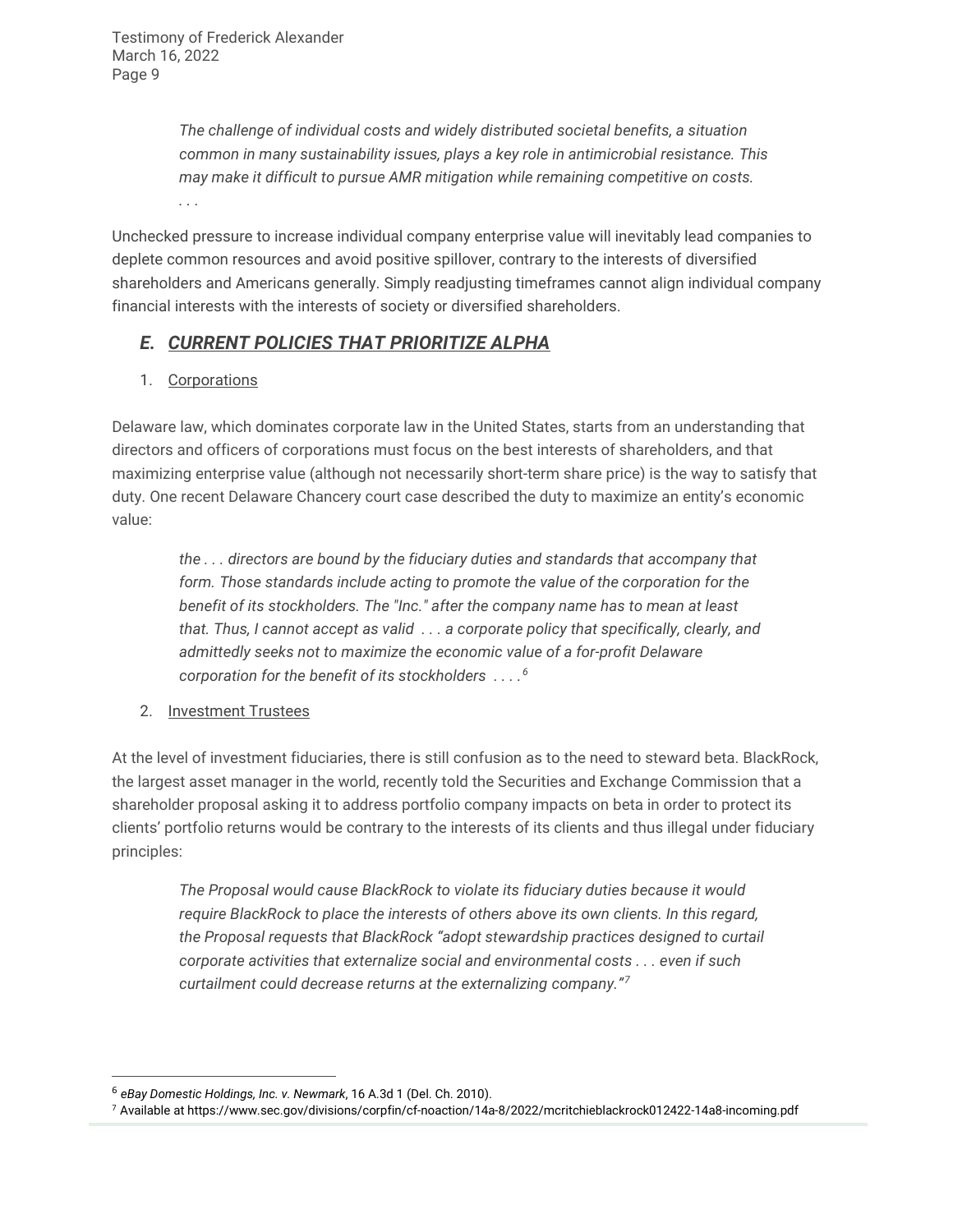In other words, the largest asset manager in the world believes that shareholder primacy prevents it from prioritizing beta and the systemic health that underlies it if doing so would lead any individual company to surrender any financial value.

#### <span id="page-9-0"></span>3. Disclosure

Currently, the United States' corporate disclosure system requires companies to disclose data material to an individual company's value, but not data that reveals how its activity affects the broader economy, even when that information may impact beta, which, as shown above, is of great importance to most investors.

## <span id="page-9-1"></span>*F. POLICY OPPORTUNITIES*

The laws governing corporations, investment trustees and corporate disclosure are all interpreted to apply a narrow view of shareholder primacy that does not serve shareholder interests and that leads to social and environmental costs and poor use of scarce resources. This narrow interpretation of shareholder primacy costs the global economy trillions of dollars each year, as estimated in the Schroders report cited above. It has played a significant role in lowering wages, hollowing out the work force and expanding inequality, all of which contribute to significant social and economic instability.

But to reiterate the theme of this testimony, the prioritization of shareholder interests is not the problem. As discussed above, there are important policy reasons to encourage companies and investment fiduciaries to view companies as having a primary obligation to shareholders. Importantly, putting shareholders first does not preclude companies from considering the interests of workers, customers, other stakeholders and the environment—it would be difficult to manage a successful business without doing so. But ultimately, the United States has an economy that relies on private capital to fund most of its commercial activity, and such a system requires some form of shareholder primacy to encourage equity investment and the pursuit of profit.

However, as discussed in the prior sections, we are doing shareholder primacy wrong. The policies that enable and encourage it should recognize that beta, and the healthy economy that supports it, is of primary importance to most savers. Accordingly, the laws and regulations that support shareholder primacy should be crafted to encourage companies to appropriately prioritize the impact they have on the social and environmental systems that undergird the economy and beta.

Congress and federal agencies have the ability to influence the way that shareholder primacy is practiced by changing the rules that govern fiduciaries and disclosure through legal regimes such as the Investment Acts of 1940, ERISA, and rules governing the Federal Thrift Plan. Securities and antitrust rules that make it difficult for shareholders to collaborate on beta concerns could also be modified. Although corporate law is governed at the state level, federal policy could encourage companies to use alternative structures, such as Delaware's public benefit corporation model, that allow companies to opt out of shareholder primacy.

These policies changes would serve the interests of shareholders, but would also improve the economy for all Americans, and do so without relying solely on substantive legislation.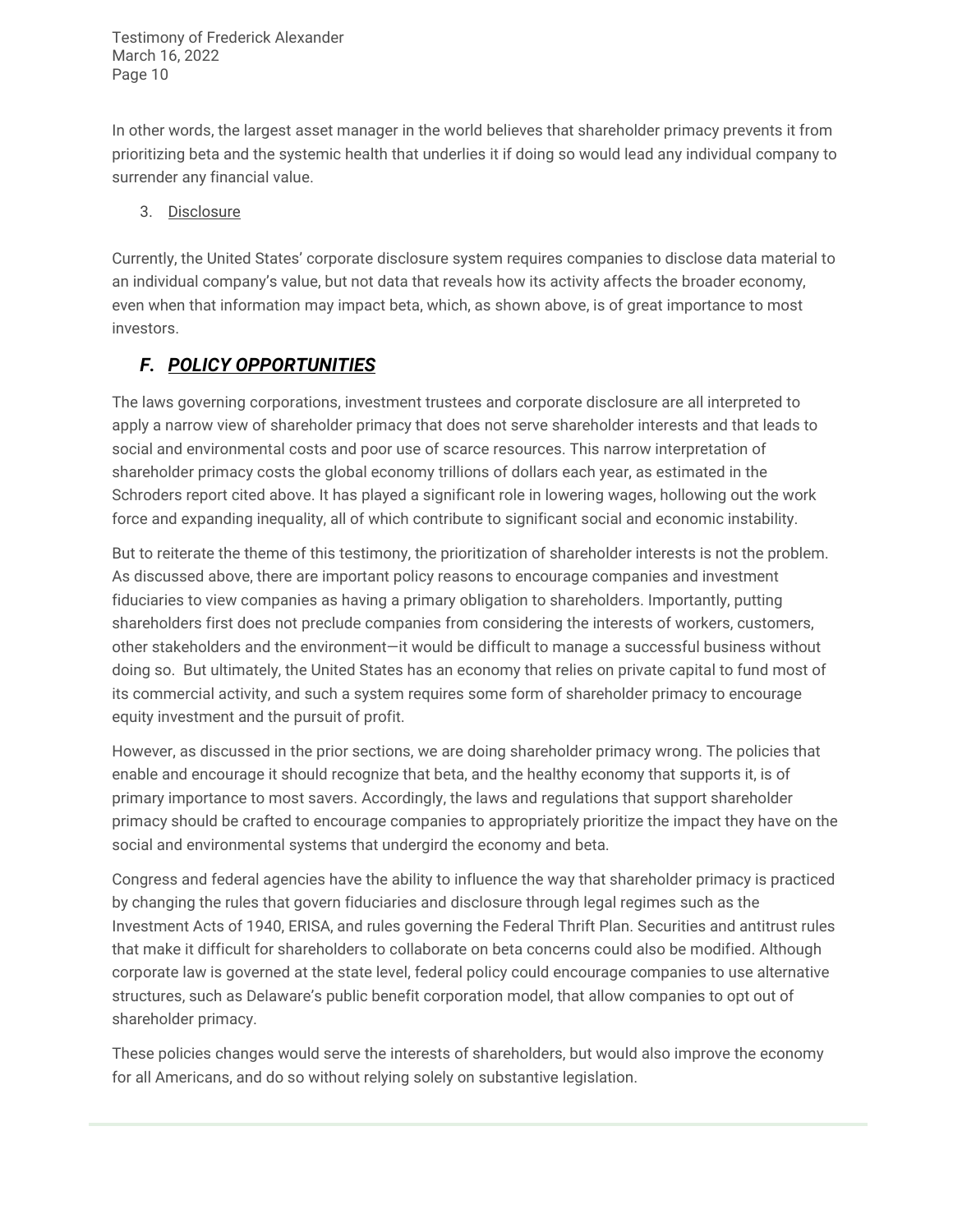## <span id="page-10-0"></span>*G. FURTHER READING*

Many of the ideas included in this testimony are taken from Frederick Alexander, *[The Benefit Stance:](https://theshareholdercommons.com/wp-content/uploads/2022/03/OXREP-pdf.pdf)  [Responsible Ownership in the Twenty-First Century,](https://theshareholdercommons.com/wp-content/uploads/2022/03/OXREP-pdf.pdf)* 36 OXFORD REVIEW OF ECONOMIC POLICY, 341 (*2020*). A recent extensive report from an internationally recognized law firm explains how the reality of externalized costs reverberates in the fiduciary duties of investment trustees across jurisdictions. Freshfields Bruckhaus Deringer*, [A Legal Framework for Impact: Sustainability Impact in Investor Decision-](https://www.freshfields.us/4a199a/globalassets/our-thinking/campaigns/legal-framework-for-impact/a-legal-framework-for-impact.pdf)[Making](https://www.freshfields.us/4a199a/globalassets/our-thinking/campaigns/legal-framework-for-impact/a-legal-framework-for-impact.pdf)* (2021). The Shareholder Commons has summarized the report in a short memo. The Shareholder Commons, *[A Refreshing Look at Fiduciary Duties](https://theshareholdercommons.com/wp-content/uploads/2021/11/Freshfields-report-memo.pdf)* (2021).

Despite the clear guidance from Freshfields, many legal structures and outdated interpretations of those structures continue to lead investment fiduciaries in the direction of enterprise value maximization. The Shareholder Commons and B Lab recently provided a comprehensive comment letter to the SEC, detailing the reasons that its regulations should incorporate the need for investors to actively manage beta. Shareholder Commons and B Lab USCAN, *[Comment Letter on Proposed Amendments to Rule N-PX](https://theshareholdercommons.com/wp-content/uploads/2021/12/Final-2021.SEC_.N-PX-Response.pdf) (December 12, 2021).* This followed an earlier white paper drafted by those organizations that recommended comprehensive policy changes to encourage and enable beta management. Frederick Alexander, Holly Ensign-Barstow, Lenore Palladino and Andrew Kassoy, *[From Shareholder Primacy to](https://www.wlrk.com/docs/From-Shareholder-Primacy-to-Stakeholder-Capitalism-TSC-and-B-Lab-White-Paper.pdf)  Stakeholder Capitalism: [A Policy Agenda for Systems Change](https://www.wlrk.com/docs/From-Shareholder-Primacy-to-Stakeholder-Capitalism-TSC-and-B-Lab-White-Paper.pdf)* (September 2020).

A recently published book explores the problems created by asset managers who rely on Modern Portfolio Theory and fail to attend to beta. Jon Lukomnik & James P. Hawley, MOVING BEYOND MODERN PORTFOLIO THEORY: INVESTING THAT MATTERS, Chapter 5, (Routledge 2021). PRI, an investor initiative whose members have \$89 trillion in assets under management, recently described a variety of corporate practices that can boost individual company returns while threatening the economy and diversified investor returns, and urged investors to steward companies away from such practices. PRI, *[Active](https://www.unpri.org/download?ac=9721)  [Ownership 2.0: The Evolution Stewardship Urgently Needs,](https://www.unpri.org/download?ac=9721)* (2019). The YUM! Brands report referenced in the testimony is available on the company's website. *[2021 Yum! Antimicrobial Resistance Report.](https://www.yum.com/wps/wcm/connect/yumbrands/41a69d9d-5f66-4a68-bdee-e60d138bd741/Antimicrobial+Resistance+Report+2021+11-4+-+final.pdf?MOD=AJPERES&CVID=nPMkceo)*

The Schroders report referenced in the testimony details multiple examples of externalized costs and benefits of publicly traded companies around the world. Andrew Howard, *[Sustainex: Examining the Social](https://www.schroders.com/en/sysglobalassets/digital/insights/2019/pdfs/sustainability/sustainex/sustainex-short.pdf)  [Value of Corporate Activities](https://www.schroders.com/en/sysglobalassets/digital/insights/2019/pdfs/sustainability/sustainex/sustainex-short.pdf)*, Schroders (April 2019). The Dasgupta Review, a 2021 study of the economics of biodiversity commissioned by the United Kingdom Treasury, details many of the external costs to the natural world that go unaccounted for. [THE ECONOMICS OF BIODIVERSITY:](https://assets.publishing.service.gov.uk/government/uploads/system/uploads/attachment_data/file/957292/Dasgupta_Review_-_Abridged_Version.pdf) THE DASGUPTA REVIEW: [ABRIDGED VERSION](https://assets.publishing.service.gov.uk/government/uploads/system/uploads/attachment_data/file/957292/Dasgupta_Review_-_Abridged_Version.pdf) ("The inability of societies to honour [extra-legal] property rights even when they can be defined gives rise to externalities, which are the unaccounted-for consequences for others, including future people, of actions taken by one or more persons.")